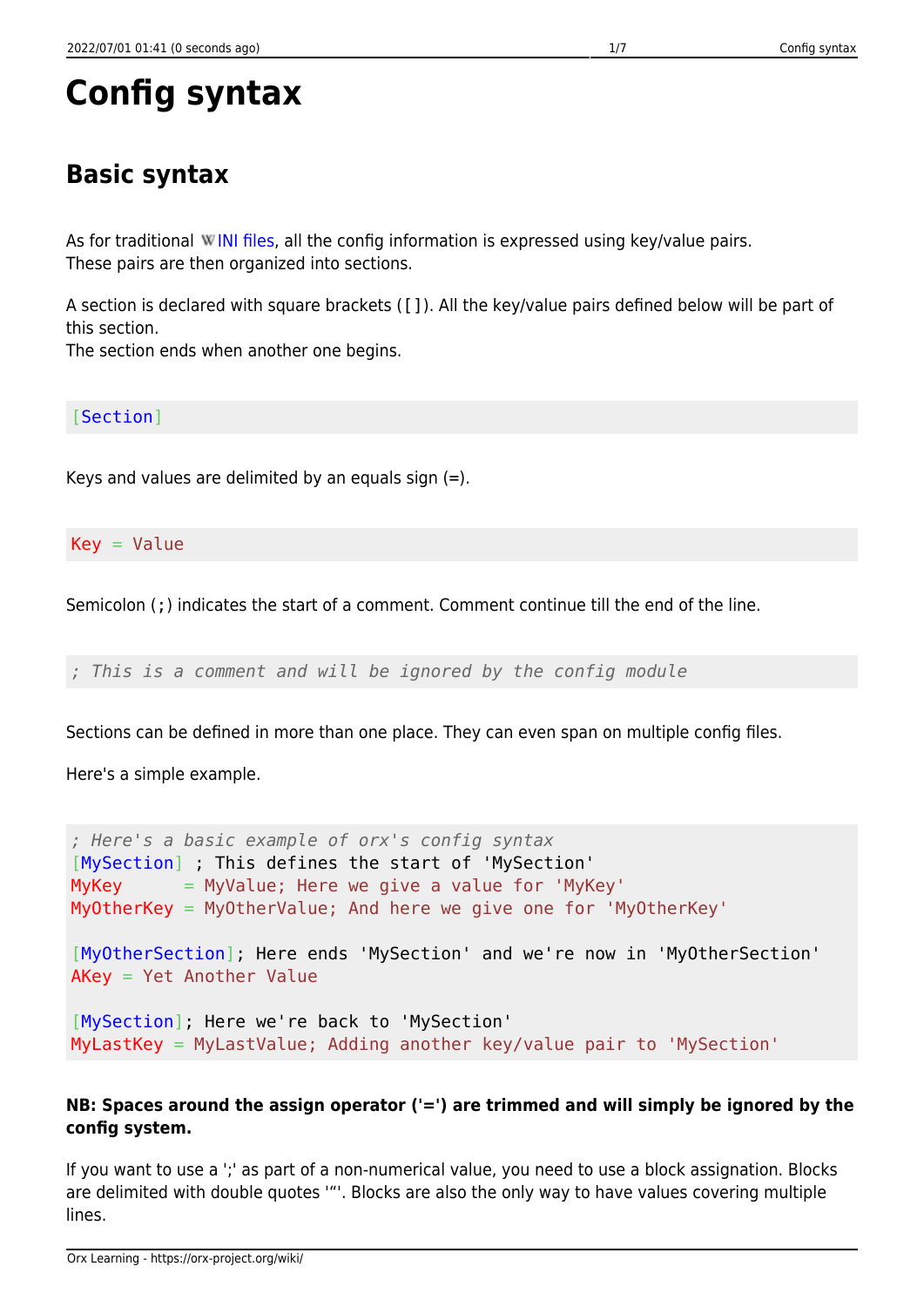```
MyKey = "MyValuePart1 ; MyValuePart2"
MyOtherKey = "This value
spans
on multiple lines"
```
If you double the first '"', the string won't be considered as a block but as a normal value and will have a '"' as start of the value.

```
MyKey = ""MyQuotedValue"
```
Here the string "MyQuotedValue" (including the double quotes), will be stored as a value for the key 'MyKey'.

### **Inheritance**

The inheritance system is based on the same idea than Winheritance in object-oriented [programming.](https://en.wikipedia.org/wiki/Inheritance_(computer_science))

The basic idea is that all the keys defined in a section can be inherited by any other section  $^{1)}$  $^{1)}$  $^{1)}$ . The inheriting section (aka the child section) can then add new keys or even override any key defined in the parent section.

In order to do so, the arobase  $(\omega)$  is used as an inheritance marker.

```
[Parent]
MyKey1 = MyValue1MyKey2 = MyValue2[Child@Parent]; <= The 'Child' section now contains all key/value pairs
defined in the 'Parent' section
```
If you don't want to inherit a whole section, you can also use inheritance directly for a single key. If the parent key doesn't have the same name as the child one, you can specify its complete name using the dot ('.') separator in addition to the inheritance marker.

```
[Parent]
MyKey = MyValueMyOtherKey = MyOtherValue
[Child]
MyKey = @Parent; \le The value for 'MyKey' will be inherited from the one
defined in the 'Parent' section, with the same key name.
MyLastKey = @Parent.MyKey; <= The value for 'MyLastKey' will also be
inherited from the key 'MyKey' defined in the 'Parent' section.
```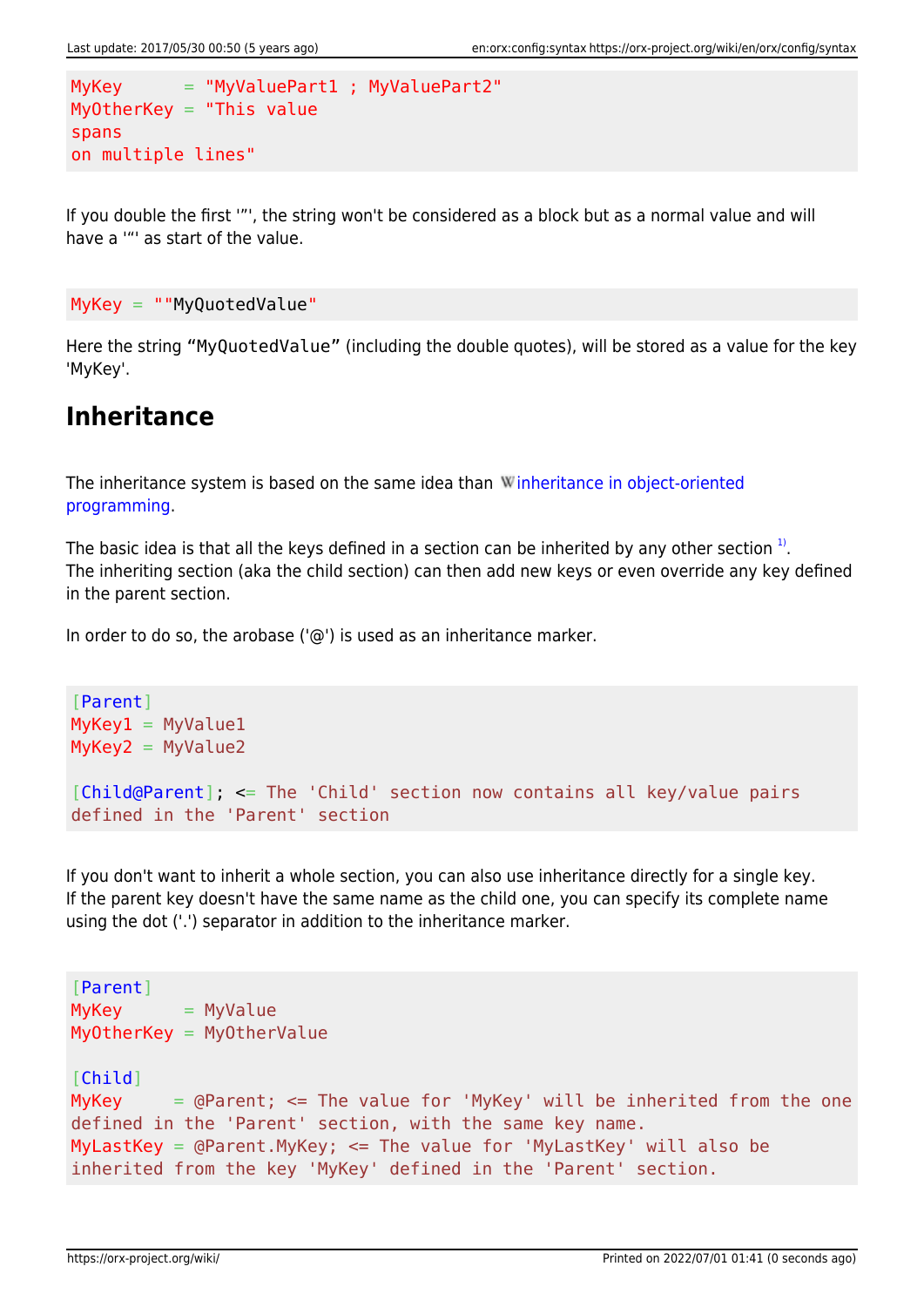In the previous example, we see that both 'MyKey' and 'MyLastKey' of the 'Child' section inherit from 'MyKey' of the 'Parent' section.

In this example, the key 'MyOtherKey' won't be inherited in the section 'Child'.

When using inheritance, when the parent key's value change, even at runtime, the child value will also be changed.

Inherited values can be chained as seen in the example below.

```
[GrandParent]
MyKey = MyValueMyOtherKey = MyOtherValue
[Parent]
MyKey = @GrandParent
[Child@Parent]
```
In the section 'Child', there's only one key defined called 'MyKey'. Its value is inherited from the 'Parent' section who already inherits it from the 'GrandParent' one. In other words, when GrandParent.MyKey changes, both Parent.MyKey and Child.MyKey will be affected.

All values can implicitly refer to their own section using the inheritance marker '@' by itself. Its value will be dynamic and carry and inheritance to always result in the name of the child section.

A parent can be removed when overriding a section and using no name after '@'. The implicit default parent section can be ignored using the specific '@@' syntax.

```
[Object] <= This section doesn't use any explicit parent but will use the
implicit default parent if defined
[Object@Template] <= This section now uses 'Template' as an explicit parent
section;
[Object@] <= This section now has removed any explicit parent but is still
using the implicit default parent if defined
[Object@@] <= This section now has removed any parent and will not use the
implicit default parent section either
```
To learn more about the default parent section, please refer to [the Config section of the main settings](https://orx-project.org/wiki/en/orx/config/settings_main/main#config_module) [page](https://orx-project.org/wiki/en/orx/config/settings_main/main#config_module).

```
[Template]
MyKey = @; \leq The value for 'MyKey' will be 'Template', the name of this
section
MyOtherKey = @; \leq Same here, the value for 'MyOtherKey' will also be the
name of this section: 'Template'
[Object@Template]
MyNewKey = @; == The value for 'MyNewKey' will be 'Object'
```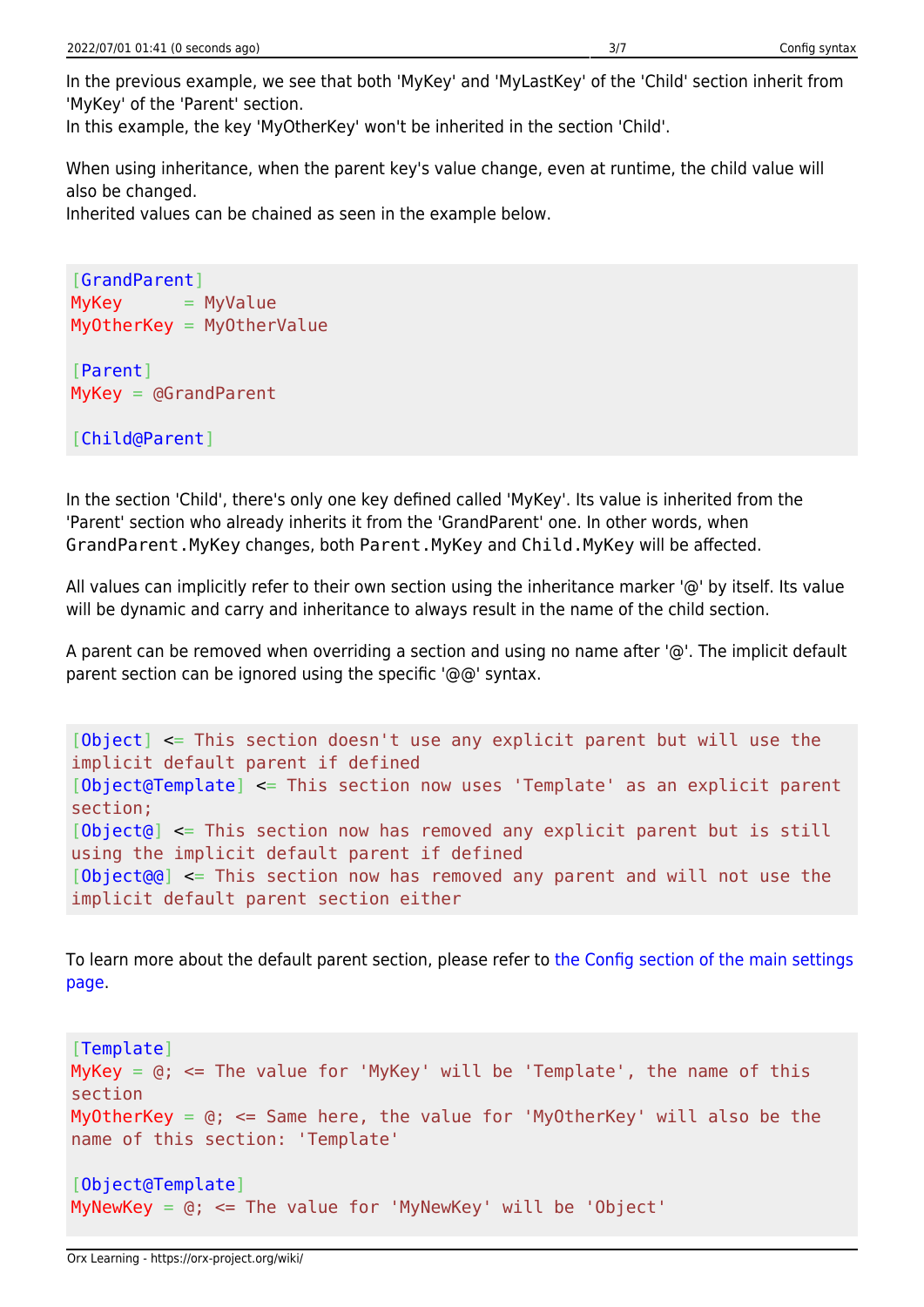MyKey =  $\theta$ Template; <= The value for 'MyKey' will be inherited from the section 'Template' using the same key and its value will be 'Object', ie. this section, not the parent one, 'Template'

MyOtherKey will also use the section inheritance and its value will be 'Object', ie. this section, not the parent one, 'Template'.

### **Includes**

A config file can include any number of other files. This helps keeping config files short and focused on one aspect of your game.

For example, you can define all your WUI objects/config properties in a file called ui.ini and so on. Here's the syntax.

@path/to/MyIncludedFile@

#### **NB: The path used is relative to the current working directory and not to the path of the config file that contains it!**

Please also note that the include will be done in-place. This means that any values defined in the included file might override any previously defined values. In the same way, any values defined in the included files can then be overridden afterwards.

When writing any key/value pair after the include without redefining a new section, the last section defined before the include will be used.

[MySection]  $Key1 = Var1$ 

@IncludeFile@

 $Key2 = Var2$ ;  $\le$  this will still be added to the 'MySection' section

### **Numerical values**

### **Basic types**

Boolean values are expressed with literals true and false:

#### $V$ Sync = true

Floating points (float) values are expressed using a decimal separator ('.').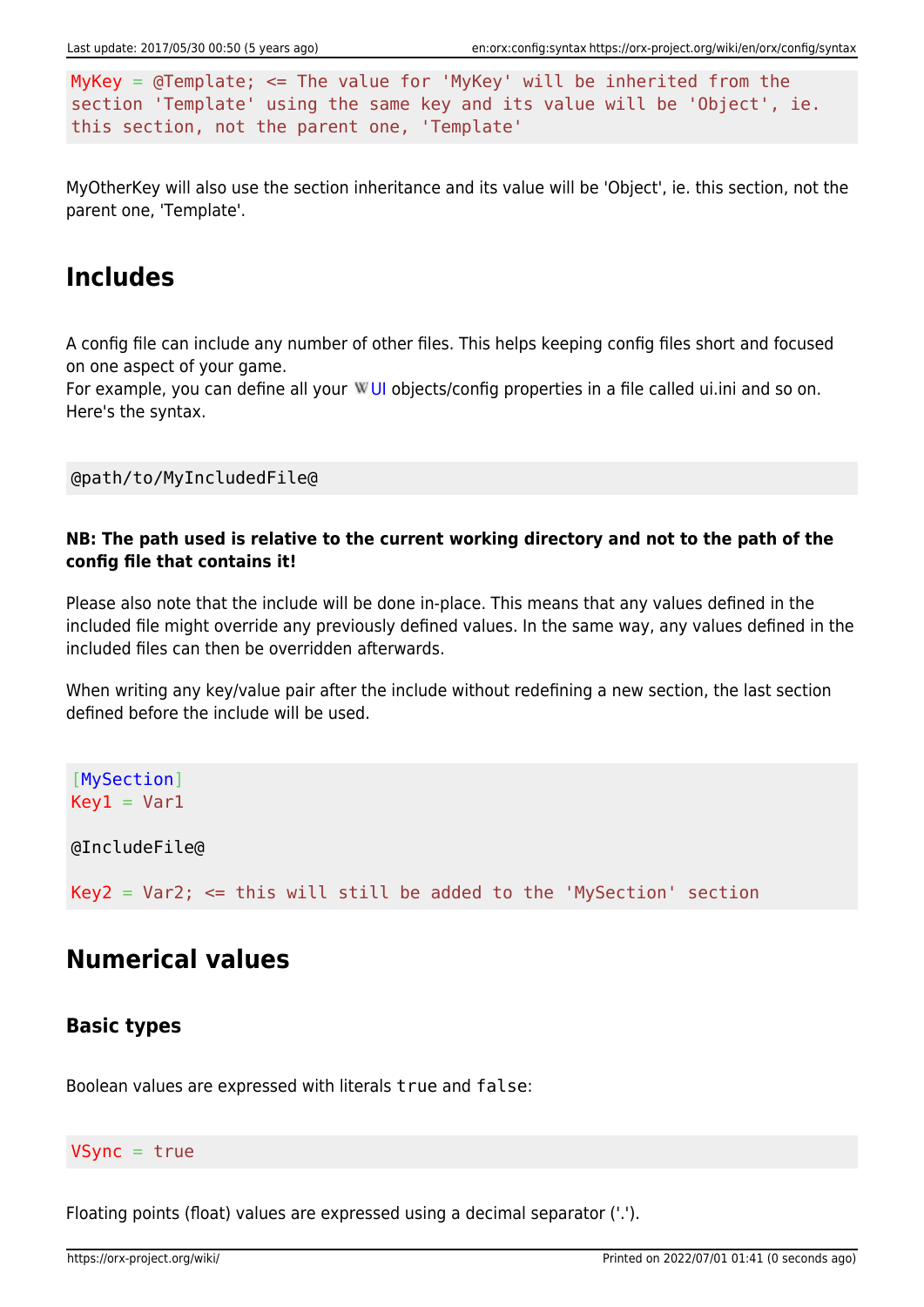Integers can be expressed in the most common bases using prefixes:

• Decimal, using no prefix

DecimalValue  $= 16$ 

Hexadecimal, prefix '0x'

HexadecimalValue =  $0x10$ 

Octal, prefix '0'

OctalValue = 020

Binary, prefix '0b'

BinaryValue = 0b10000

### **Vector**

Vectors are always defined using **three** components, separated by commas (',') and enclosed by either round brackets ('()') or curly brackets (' $\{$ }'), with no distinction.

 $MyVector = (1.0, 2.0, 3.0)$ MyOtherVector =  $\{4, 5, 6\}$ 

Vectors are used, most of the time, to represent coordinates (x, y, z) or color components (r, g, b).

#### **Random**

Whenever numerical values are used  $2$ , a random generated  $3$ ) value can be obtained using the tilde character ( $\sim$ ) to separate the low and the high boundaries.

RandomInt  $= 1 \sim 10$ RandomFloat =  $0.5 \sim 1.0$ RandomVector =  $(0.0, 0.0, 0.0)$  ~  $(1.0, 1.0, 1.0)$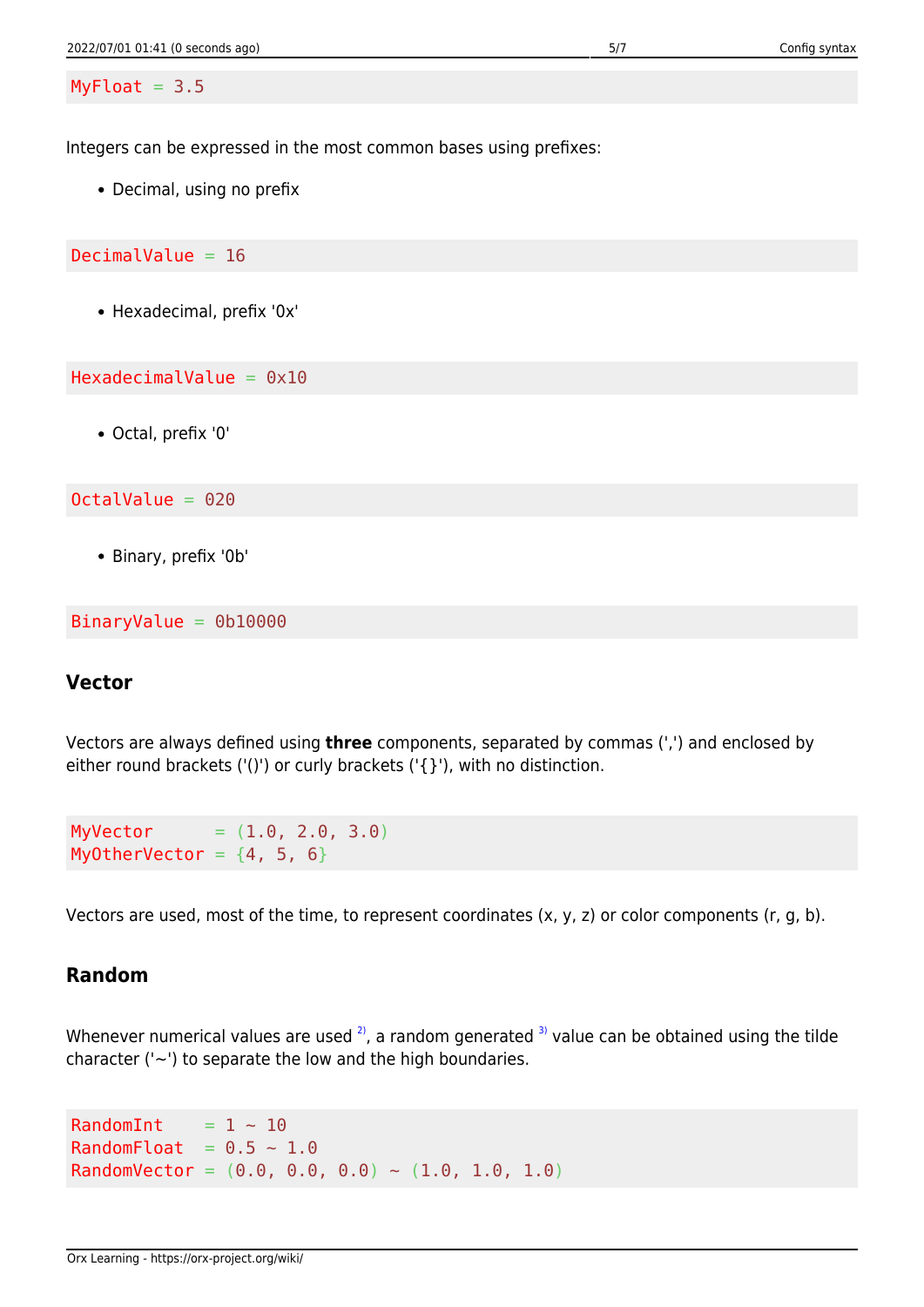Every time the value for a random defined key is queried in the code, a new random value between the specified boundaries will be generated.

## **Lists**

Lists of values for a single key are also supported. All the elements are separated using the pound character ('#'). Lists can also contains random values as elements.

ValueList = Val1 # Val2 # RandVal3  $\sim$  RandVal4 # Val5

If spaces are defined around the list separators '#', they will be ignored.

**NB: Spaces around the list delimiter ('#') are trimmed and will simply be ignored by the config system.**

**NB: When querying lists using the config API, please look at the functions containing the word 'List' in their name. If you use a non-list function to query a key that contains a list value, any element of the list will be randomly returned.**

But let's visualize this with examples.  $\bigoplus$ Code

```
orxVECTOR vMyVector;
orxConfig GetVector("MyVector", &vMyVector);
orxFLOAT fMyFloat = orxConfig GetFloat("MyFloat");
```
INI

```
MyVector = (1, 2, 3) # (4.0, 5.0, 6.0)MyFloat = 1.0 \# 2.0 \# 3.0
```
The functions will then randomly return (1, 2, 3) or (4.0, 5.0, 6.0) for the vector one, and 1.0, 2.0 or 3.0 for the float one.

If the values were defined using a random separator  $('~)$ , any vector between  $(1, 2, 3)$  and  $(4.0, 5.0, 1)$ 6.0) or any float value between 1.0 and 3.0 could have been returned.

Please also note that controlled randoms using lists works also with non-numerical values.

Lists can span multiple lines when using # at the end of the line (line ending comments are allowed). If you want to define an empty element at the end of a list, use  $\#$ 

Example:

```
Key2 = Var1 # Var2 # Var3 #; This list still continues on next line and this comment is
valid.
       Var4 ; This list is now complete and contains 4 elements.
```